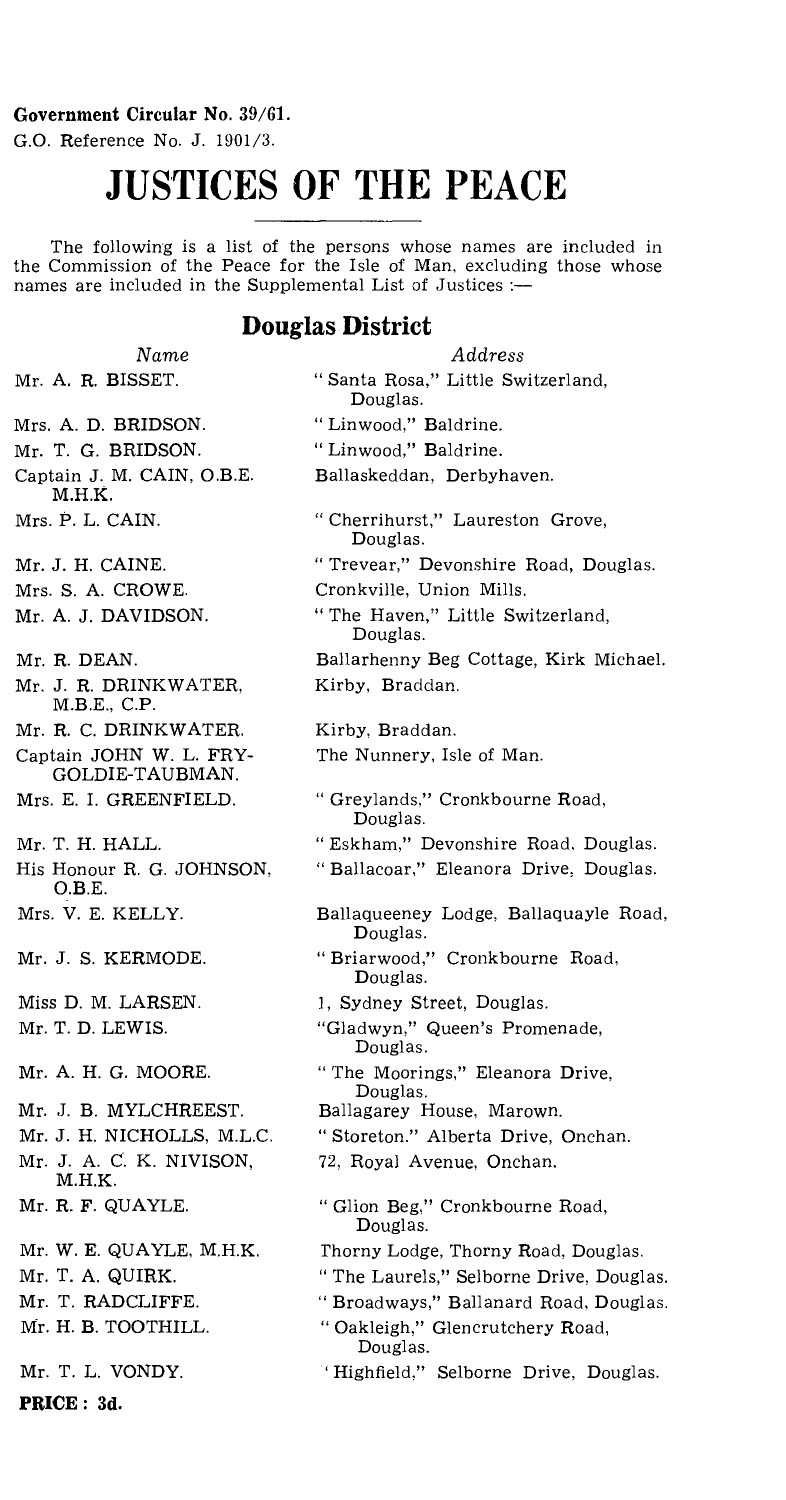## **Ramsey District**

#### *Name*

Miss F. R. M. BURGES

- Mr. J. T. CHRYSTAL, Mr. J. F. CORKHILL.
- 
- Mr. J. H. CRAINE, O.B.E. Mr. J. F. CRELLIN, O.B.E.,
- M.C., M.L.C., C.P.
- Miss F. E. DAVIDSON. Major E. B. C. FARRANT,
- M.B.E., M.L.C., C.P.
- Mr. K. G. GROVES, M.A., L1.M.
- Mr. P. G. HISLOP.
- Mr. A. S. KELLY, M.H.K.
- Mrs. M. KERRUISH.
- Mr. R. F. MALLARD.
- Mr. H. T. MOORE.
- Mr. H. H. RADCLIFFE, M.H.K.
- Mrs. A. M. STEPHENSON.
- Mr. W. F. STEPHENSON.
- Mrs. G. J. TEARE.
- Mr. J. K. C. TEARE.
- Miss J. C. C. THORNTON-
- DUESBERY.
- Sir SIDNEY WADSWORTH, Kt.

### *Address*

Ballacooiley, Ballaugh.

- Cronk-ny-Geill, The Dhoor.
- Kerrow-Dhoon," Walpole Drive, Ramsey.
- " Glen Hazel," Crescent Road, Ramsey. Ballachurry, Andreas.

" Cottimans," Port-e-Vullen, Maughold. Beach House, Ramsey.

- Thie-Varrey, Maughold. " Altadale," Lezayre Road, Ramsey.
- " Hillside," Ramsey.
- Ballafayle, Maughold.

" Drakes," Glen Auldyn, Lezayre.

- 70, Parliament Street, Ramsey.
- Ballaradcliffe, Andreas.

" Lytchett," Mount Auldyn, Lezayre.

- " Kerromoar," Jurby Road, Ramsey.
- " Summerland," Ramsey.
- Ballavair, Bride.
- " Hillside Cottage," Corony Hill, Maughold.
- " Ennore," Westfield Drive, Ramsey.

## **Peel District**

*Name* 

- Mr. R. J. G. ANDERSON.
- Mr. W. T. BURROWS.
- Mr. H. K. CORLETT, O.B.E., S.H.K.
- Mrs. TRIXIE CORLETT.
- Mr. E. N. CROWE, M.H.K.
- Mr. W. E. CUBBON, B.Sc.
- Miss M. T. DAVIES.
- Mr. C. H. GILL.
- Mr. G. H. W. MOORE, M.L.C.

Mr. T. R. MOORE.

- Mr. G. K. OWEN.
- Mr. E. H. WOOD.
	-
	-
- Mrs. E. A. CONNAL. Cronk Beg, Colby.
- 
- 
- 
- 
- 
- 
- Brigadier H. N. PIROUET. Ballahowin, St. Marks.
- 
- 
- Mrs. E. C. QUAYLE. "Struan," Ballasalla.<br>Sir RALPH C. S. STEVENSON, Balladoole, Castletown.  $\rm Sir$  RALPH C. S. STEVENSON, G.C.M.G., M.L.C.

Mr. J. O. L. CHRISTIAN, C.P. Scarlett House, Castletown.<br>Mrs. E. A. CONNAL. Cronk Beg, Colby. Mr. G. H. COSTAIN. "Willcroft," Glen Road, Colby. Mr. P. CUBBIN. " Cestria," St. Mary's Road, Port Erin.<br>Mr. T. C. FARAGHER. Peveril Private Hotel, Port Erin. Mr. T. C. FARAGHER. Peveril Private Hotel, Port Erin.<br>Mr. E. M. GAWNE, C.P. Kentraugh, Port St. Mary, Rusl Kentraugh, Port St. Mary, Rushen.<br>The Towers, Port Erin.<br>"The Moorings," Port St. Mary. Mr. J. W. KEGGIN. The Towers, Port Erin. Mr. W. C. KELLY, O.B.E. " The Moorings," Port St. Mary. Mr. T. G. H. M. MOORE, C.P. Billown, Ballasalla. Brigadier H. N. PIROUET. Ballahowin, St. Marks.<br>Mr. I. J. QUALTROUGH. "Springfield," Alexandra Road. Castletown.

Members of the Legislative Council, the Mayor of Douglas (during his term of office and for one year following), the Chairmen of the Town and Village Commissioners during their term of office, and the High-Bailiff are ex-officio Justices of the Peace.

- *Address*
- Ballamoar, St. John's. White House, Kirk Michael. Ballaquane, Peel.
- Westminster Bank House, Peel. Cronkville, Kirk Michael. School House, St. John's. "Sunnyside," Glen Wyllin, Kirk Michael. Greeba Towers, Crosby. The Raggatt, Peel, (ex officio as M.L.C.) " Glynmoar," St. John's. " Dreem Aalin," Tynwald Road, Peel. 14, Michael Street, Peel.
- **Castletown District**

*Name Address* 

- 
-